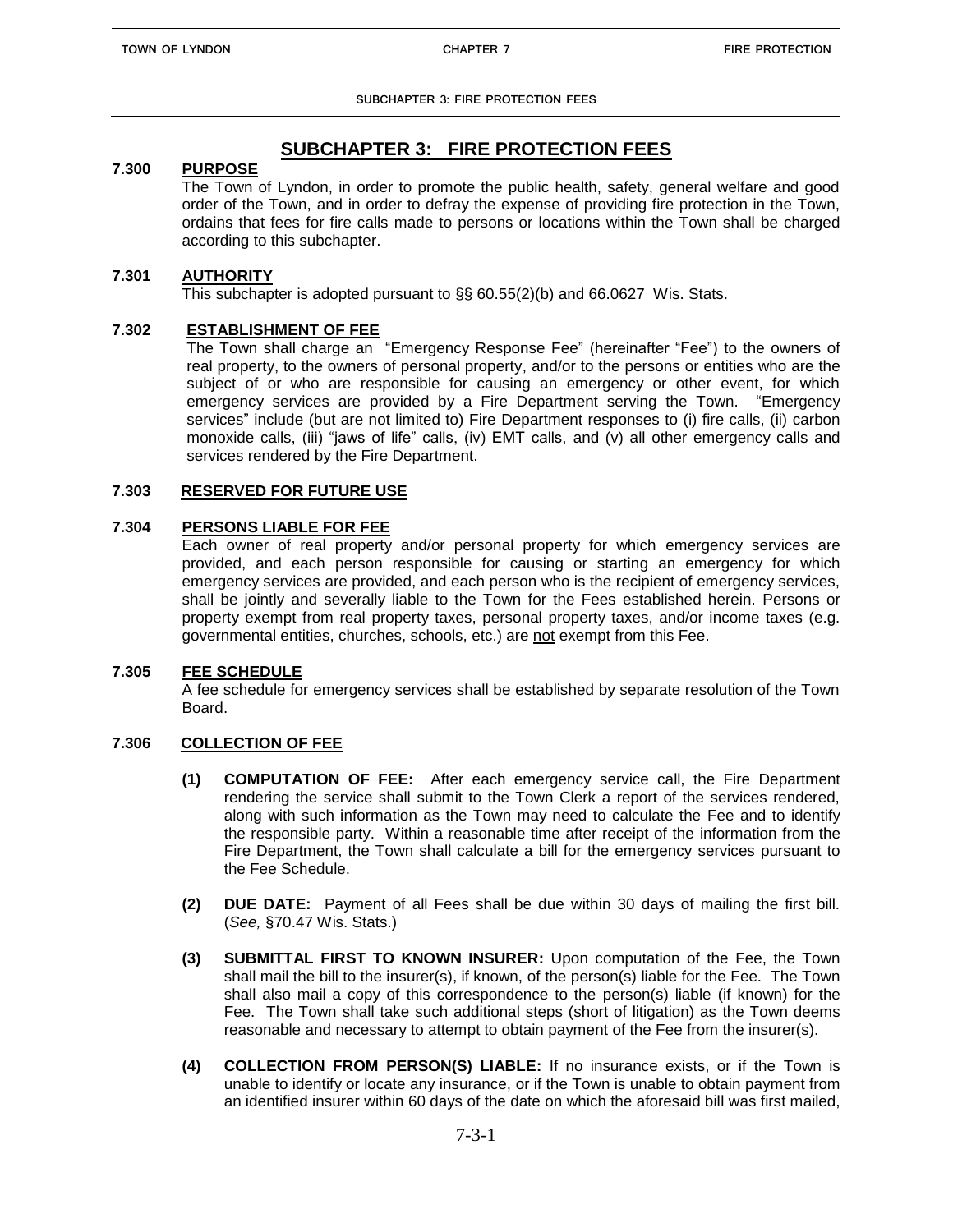then the Town shall take such steps, as the Town deems reasonable and necessary, to collect the Fee directly from the person(s) liable. If the Town collects a Fee from an insurer after the Fee is collected from the insured, the Town shall reimburse the Fee to the insured.

- **(5) LIEN ON REAL PROPERTY:** All unpaid Fees shall become a lien (i) against the real property, located in the Town, for which the emergency response was provided, and/or (ii) against the real property, located in the Town, which is owned by a person liable for the Fee. If a Fee is not paid within 60 days from the date of first billing, the Fee shall be placed on the tax roll by the Town as a special charge against such real property, pursuant to §66.0627 Wis. Stats.
- **(6) COLLECTION FROM COUNTY FOR FIRE CALLS ON COUNTY TRUCK HIGHWAYS:** Pursuant to §60.557(1) Wis. Stats., if the Town makes a reasonable effort to collect the Fee for a fire call on a county trunk highway, but is unable to collect the Fee from the liable person(s) or the insurer, the Clerk shall submit written proof thereof to the County, and collect from the County an amount allowed by State Law. If the Town collects the cost from an insurer or liable person(s) after the County reimburses the Town, the Town shall return the amount collected to the County.
- **(7) COLLECTION FROM DOT FOR FIRE CALLS ON STATE TRUNK HIGHWAYS:** Pursuant to §60.557(2) Wis. Stats., if the Town makes a reasonable effort to collect the Fee for a fire call on a state trunk highway or interstate highway, but is unable to collect the Fee from the liable person(s) or the insurer, the Clerk shall submit written proof thereof to the DOT, and may collect from the DOT an amount allowed by State Law. If the Town collects the cost from an insurer or liable person(s) after the DOT reimburses the Town, the Town shall return the amount collected to the DOT.
- **(8) ALTERNATIVE COLLECTION:** As an alternative to and in addition to the provisions set forth above, the Town may pursue any remedy available at law or in equity for the collection of an unpaid Fee.

#### **7.307 APPEALS**

The Board is hereby authorized and appointed to hear and decide all appeals made by any insurer or liable person upon whom a Fee has been imposed. Any insurer or liable person may appeal any Fee by filing with the Town Clerk a written appeal, within thirty (30) days after the date of the first billing of the fee from which the appeal is taken. Such appeal shall be in writing and shall include the following:

- (a) The name and address of the property owner(s) and responsible person(s);
- (b) The amount of the Fee being contested;
- (c) The date, location and description of the property involved in the emergency; and
- (d) A narrative summary stating, with specificity, the grounds for contesting the Fee.

The Board shall hold a hearing within forty-five (45) days after receipt of such appeal, and shall give written notice to all interested parties at least ten (10) days prior to such hearing. The Chairperson shall administer oaths to all persons providing factual testimony to the Board and may compel the attendance of any witness by subpoena. The appellant shall attend said hearing in person, and may also be represented by counsel. The Board shall decide all appeals within thirty (30) days after the conclusion of said hearing, and shall transmit a signed copy of its decision to the appellant and all other interested parties. Nothing herein shall limit the Board from adjourning and continuing the hearing from time to time and place to place for the purpose of accommodating the attendance of interested persons, witnesses, and Board members, or for the purpose of preparing or presenting additional facts or argument. Moreover, the Board may adopt such additional procedural rules as it deems necessary to ensure a fair, impartial, and expedient hearing on each appeal. The decision of the Board shall be final.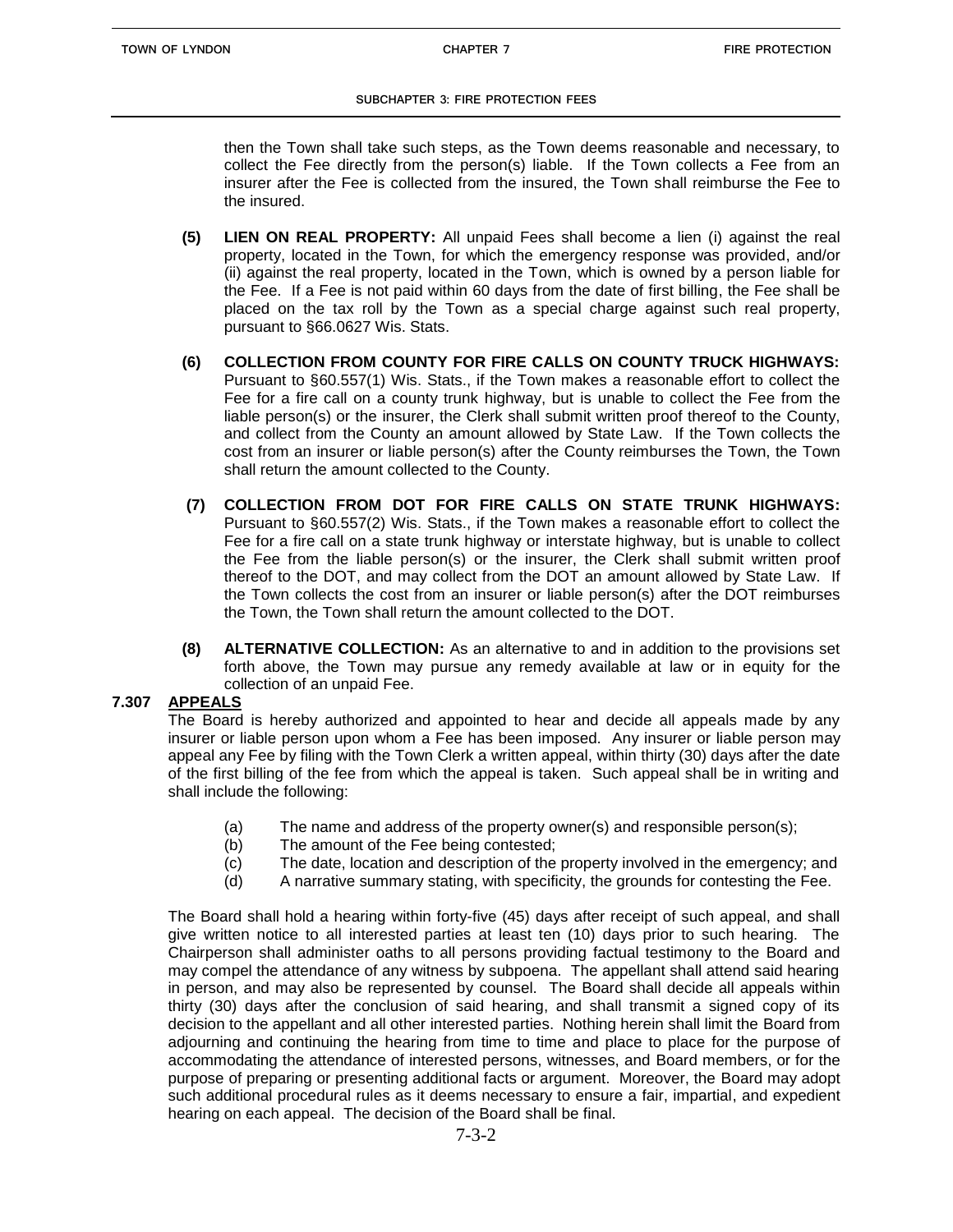### **7.308 LIABILITY FOR FIRE CALLS FROM OTHER DEPARTMENTS.**

It is the policy of the Town to contract with one or more Fire Departments. Any property owner requesting fire protection directly from any Fire Department other than those with whom the Town has contracted shall be responsible for all costs billed to the Town by any other Fire Department. This section shall not apply to the costs of any other Fire Department responding, at the request of an authorized Fire Department, under mutual aid.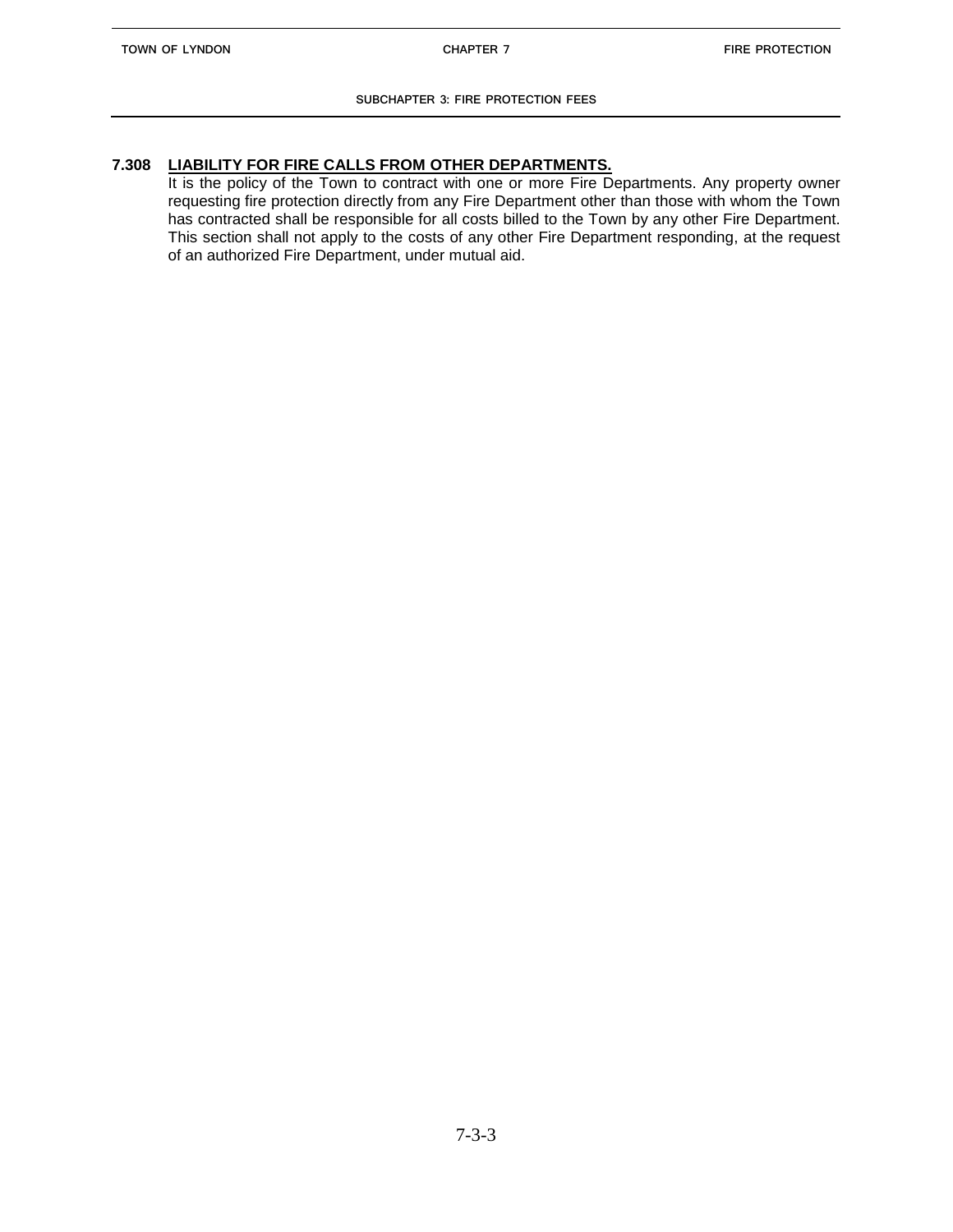7-3-4